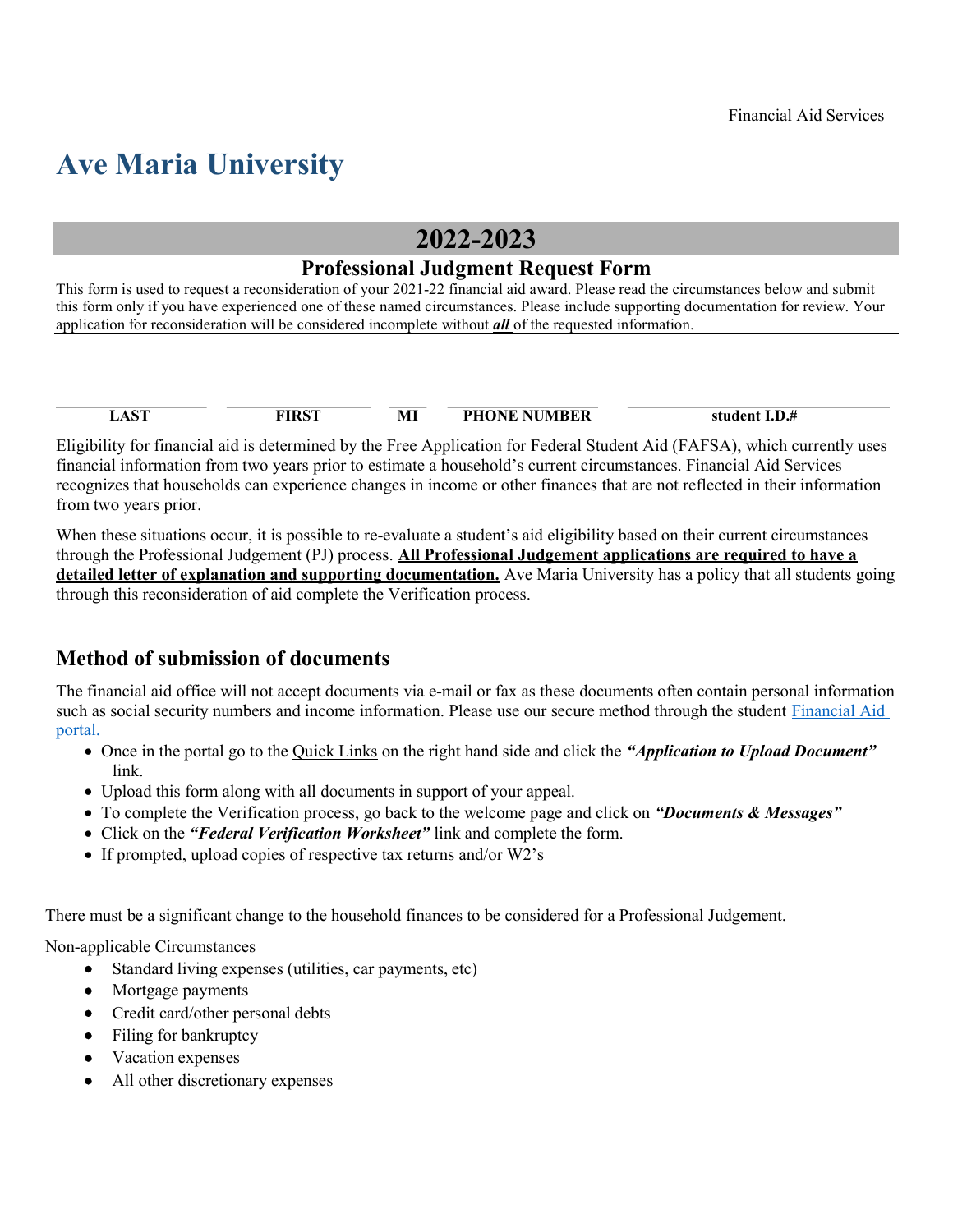# Types of Professional Judgement:

#### Change to Expected Family Contribution (EFC)

- Loss or change of employment
	- Note: A change in student's aid eligibility will likely not occur if:
		- o The person who lost employment has currently been rehired and is earning a similar or higher salary than two years prior
		- The loss or change to income was not significant
- Child Support reduction or change  $\bullet$
- Divorce/Separation of parents/spouse  $\bullet$
- Change of marital status for dependent students  $\bullet$
- Death of parent(s) or spouse  $\bullet$
- Excessive out of pocket medical and/or dental expenses that exceed 11% of household's Adjusted Gross Income  $\bullet$
- One-time taxable income (IRA disbursement, pension distribution, etc)  $\bullet$

A change to the EFC could, but is not guaranteed to, result in a change of eligibility for need based awards.

#### Change to Cost of Attendance (COA)

Out of pocket costs for the following:

- Costs associated with a student's disability
- Childcare expenses for a dependent child of the student
- One-time purchase of a computer for educational use
- One-time costs of professional licensure required for student's major

A change to the COA does not result in a change for eligibility for need-based awards, only increases the room in a student's budget for aid including PLUS and private loans.

### Reasons for review of financial circumstances: (*Check only the box or boxes that apply*)

#### A. Loss or change of employment or income

- o Signed detailed statement describing changes that resulted in loss or reduction of income, include dates and all sources of income
- o Copy of applicable tax return transcripts and/or W-2's, if applicable
- o Employer letter on letterhead reflecting last date of employment or DD-214 (Member-4)
- o Proof of unemployment benefits, if applicable
- o Most recent paystubs showing year-to-date earnings, if applicable

#### $\Box$  B. Change in student marital status after FAFSA filing

- o A signed detailed written statement describing the change in circumstances
- o Copy of student's marriage certificate or divorce agreement, whichever is applicable
- o Signed copies of student's and spouse's most recent Federal Tax Returns

#### C. Death of Parent or Spouse

- o A signed detailed written statement describing the change in circumstances
- o Copy of a death certificate of the deceased individual
- o Copy of the final paycheck
- o Documentation of any death benefits received (including but not limited to life insurance, social security, pension payouts, etc.)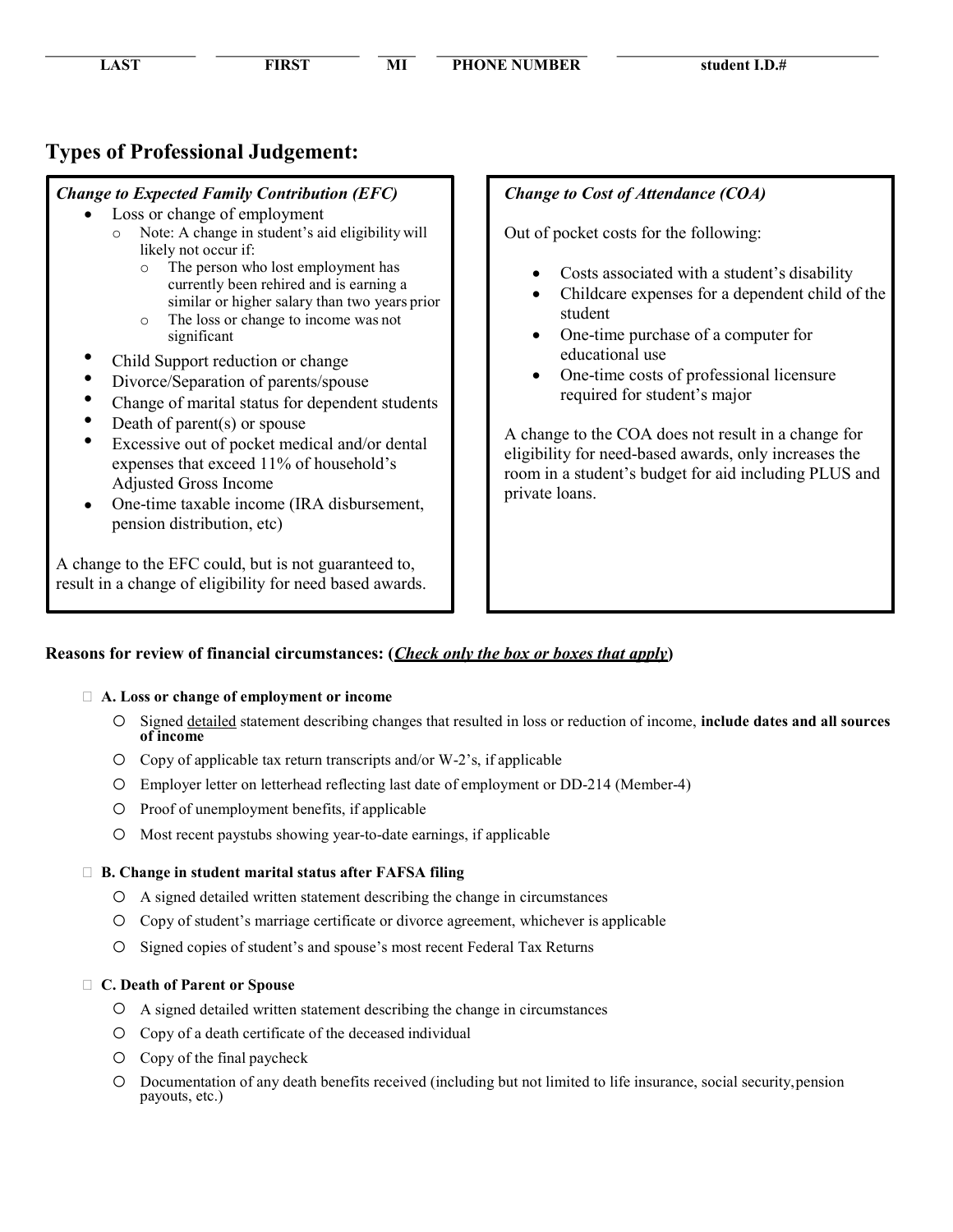#### D. Excessive Medical or Dental Expenses

- o A signed detailed written statement describing expenses paid out of pocket
- o Copy of Schedule A, from 2019, 2020, or 2021 Federal Tax Return, if applicable
- o Attach bills/receipts and an itemized list with a total of all medical and or dental expenses

LAST FIRST MI PHONE NUMBER student I.D.#

#### E. Disability

- o A signed detailed written statement describing expenses paid out of pocket
- o Documentation of disability diagnosis
- O Documentation of costs **paid by you and not reimbursed by anyone else** related to the student's disability (e.g. personal assistance, transportation, equipment, or supplies).

#### F. Reduction in Child Support or Alimony

- o A signed detailed written statement describing the changes in circumstances
- o Documentation of change in divorce agreement specifying alimony and/or child support (if applicable)
- o Documentation of the total amount of alimony and child support for each child (cancelled checks, written agreement, civil judgment, etc.)

#### G. Unusual or unexpected expenses not covered by someone else

- o Signed detailed statement describing unusual or unexpected expenses, include dates
- $O$  Copy of applicable tax return transcripts and/or W-2's, if applicable
- o If one of the following apply, please check the box and provide appropriate documentation:
	- □ Tuition expenses for elementary, secondary education, or daycare paid within the 2021-22 award year. Please provide receipts
	- $\Box$  Computer expenses that were paid within the 2021-22 award year. Please provide receipts
	- □ Parent Attending College and paying out of pocket without reimbursements. Copy of schedule and tuition receipt, certified enrollment from Registrar's Office at the parent institution

#### H. Other Reduction of Income

- o Signed detailed statement describing unusual or unexpected expenses, include dates
- $\circ$  Copy of applicable tax return transcripts and/or W-2's, if applicable
- o Any supporting documentation that pertains to your income reduction

#### I. One-time Increase in Income

- o Signed detailed statement describing unusual or unexpected income, include dates
- $O$  Copy of applicable tax return transcripts and/or W-2's, if applicable
- o Any supporting documentation that pertains to your income increase Please explain how these funds were used along with proof (i.e. Pension, IRA, Capital Gain)